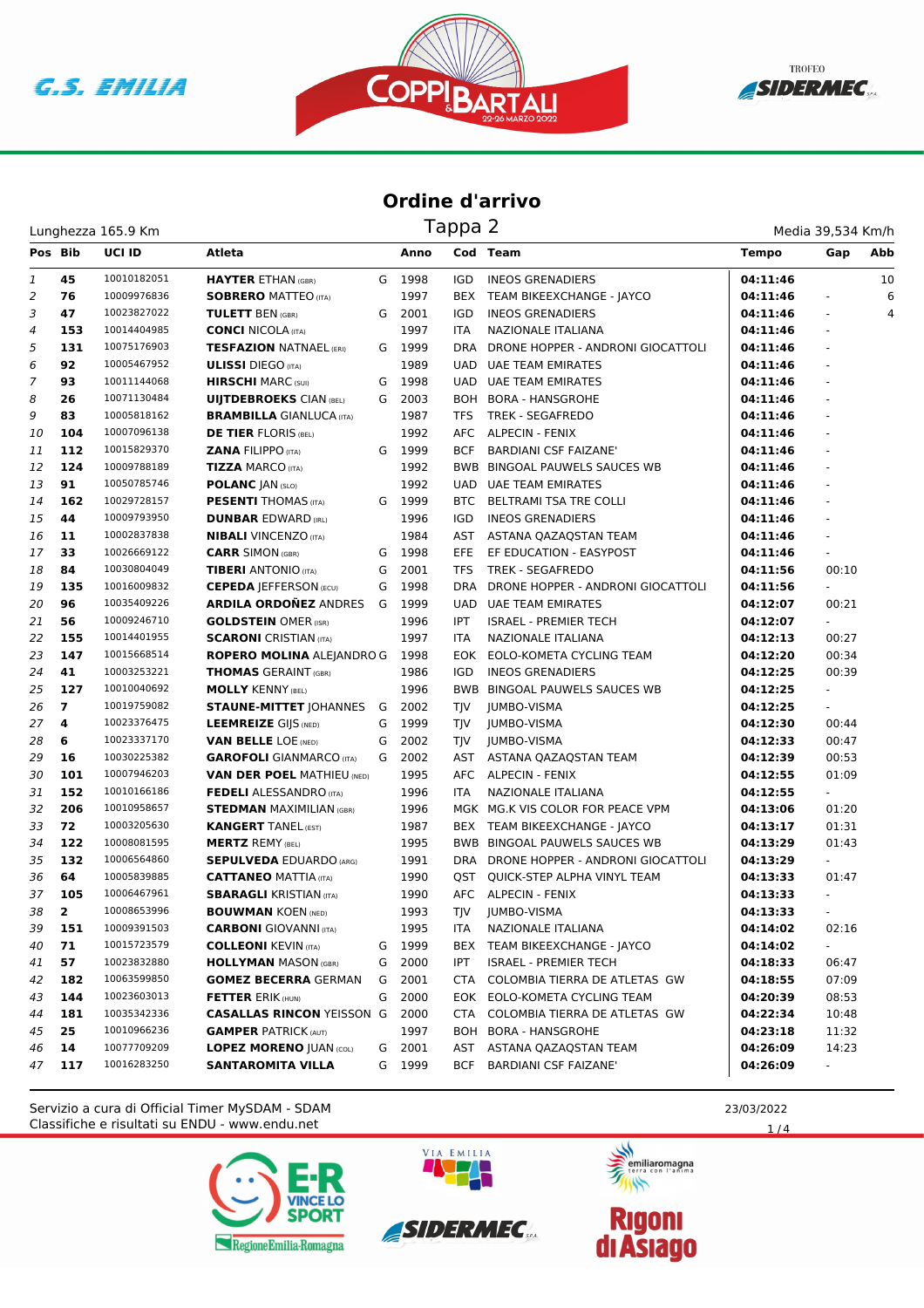





| Lunghezza 165.9 Km | Tappa 2 | Media 39,534 Km/h |
|--------------------|---------|-------------------|
|                    |         |                   |

| Pos Bib |     | <b>UCI ID</b> | Atleta                              |   | Anno   |            | Cod Team                               | <b>Tempo</b> | Abb<br>Gap |
|---------|-----|---------------|-------------------------------------|---|--------|------------|----------------------------------------|--------------|------------|
| 48      | 32  | 10009817188   | <b>VAN DEN BERG JULIUS (NED)</b>    |   | 1996   | <b>EFE</b> | EF EDUCATION - EASYPOST                | 04:27:46     | 16:00      |
| 49      | 102 | 10007291754   | <b>RIESEBEEK OSCAR (NED)</b>        |   | 1992   |            | AFC ALPECIN - FENIX                    | 04:27:46     |            |
| 50      | 82  | 10007518894   | <b>PELLAUD SIMON (SUI)</b>          |   | 1992   | <b>TFS</b> | TREK - SEGAFREDO                       | 04:27:46     | $\omega$   |
| 51      | 143 | 10038165642   | <b>GARCIA GONZALEZ SERGIO G</b>     |   | 1999   | <b>EOK</b> | EOLO-KOMETA CYCLING TEAM               | 04:27:46     |            |
| 52      | 31  | 10008663090   | <b>BETTIOL ALBERTO (ITA)</b>        |   | 1993   | EFE        | EF EDUCATION - EASYPOST                | 04:27:46     | ÷,         |
| 53      | 137 | 10005658114   | <b>ZARDINI EDOARDO (ITA)</b>        |   | 1989   | DRA        | DRONE HOPPER - ANDRONI GIOCATTOLI      | 04:27:46     |            |
| 54      | 46  | 10005587887   | <b>PUCCIO</b> SALVATORE (ITA)       |   | 1989   | <b>IGD</b> | <b>INEOS GRENADIERS</b>                | 04:27:46     |            |
| 55      | 62  | 10009971378   | <b>CAVAGNA RÉMI (FRA)</b>           |   | 1995   |            | QST QUICK-STEP ALPHA VINYL TEAM        | 04:27:46     |            |
| 56      | 42  | 10005776231   | <b>WURF CAMERON (AUS)</b>           |   | 1983   | IGD.       | <b>INEOS GRENADIERS</b>                | 04:27:46     | ä,         |
| 57      | 65  | 10010948351   | <b>SCHMID MAURO (SUI)</b>           | G | 1999   | QST        | QUICK-STEP ALPHA VINYL TEAM            | 04:27:46     |            |
| 58      | 22  | 10036124396   | <b>WANDAHL FREDERIK (DEN)</b>       | G | 2001   |            | BOH BORA - HANSGROHE                   | 04:27:46     |            |
| 59      | 142 | 10015389234   | <b>RIVI SAMUELE (ITA)</b>           | G | 1998   |            | EOK EOLO-KOMETA CYCLING TEAM           | 04:27:46     |            |
| 60      | 233 | 10014478343   | <b>COLOMBO RAUL (ITA)</b>           |   | 1996   | IWM        | WORK SERVICE - VITALCARE - DYNATEK     | 04:32:55     | 21:09      |
| 61      | 177 | 10009700889   | <b>GAROSIO ANDREA (ITA)</b>         |   | 1993   | <b>BIE</b> | <b>BIESSE CARRERA</b>                  | 04:32:55     | ÷.         |
| 62      | 193 | 10009845076   | <b>BROGI</b> ADRIANO (ITA)          |   | 1991   | <b>GTS</b> | GIOTTI VICTORIA - SAVINI DUE           | 04:32:55     | $\omega$   |
| 63      | 175 | 10015920007   | <b>BELLERI MICHAEL (ITA)</b>        | G | 1999   | <b>BIE</b> | <b>BIESSE CARRERA</b>                  | 04:32:55     | $\omega$   |
| 64      | 217 | 10029403108   | <b>PETRUCCI MATTIA (ITA)</b>        | G | 2000   |            | CPK TEAM COLPACK BALLAN                | 04:32:55     | ÷,         |
| 65      | 145 | 10010783855   | <b>VIEGAS DANIEL (POR)</b>          | G | 1998   |            | EOK EOLO-KOMETA CYCLING TEAM           | 04:32:55     |            |
| 66      | 146 | 10011188124   | <b>MARTIN ROMERO DAVID (ESP)</b> G  |   | 1999   |            | EOK EOLO-KOMETA CYCLING TEAM           | 04:32:55     |            |
| 67      | 53  | 10006060056   | <b>HOLLENSTEIN RETO (SUI)</b>       |   | 1985   | IPT        | <b>ISRAEL - PREMIER TECH</b>           | 04:32:55     |            |
| 68      | 77  | 10009812239   | <b>MAAS JAN (NED)</b>               |   | 1996   |            | BEX TEAM BIKEEXCHANGE - JAYCO          | 04:32:55     |            |
| 69      | 81  | 10007527584   | LIEPINS EMILS (LAT)                 |   | 1992   | <b>TFS</b> | TREK - SEGAFREDO                       | 04:32:55     |            |
| 70      | 172 | 10030463842   | <b>VILLA GIACOMO (ITA)</b>          | G | 2002   | <b>BIE</b> | <b>BIESSE CARRERA</b>                  | 04:32:55     |            |
| 71      | 226 | 10015154515   | <b>BALDACCINI DAVIDE (ITA)</b>      | G | 1998   |            | COR TEAM CORRATEC                      | 04:32:55     |            |
| 72      | 224 | 10014970720   | <b>MURGANO MARCO (ITA)</b>          | G | 1998   |            | COR TEAM CORRATEC                      | 04:32:55     |            |
| 73      | 165 | 10030940455   | <b>FREDDI MATTEO</b> (ITA)          | G | 2001   |            | BTC BELTRAMI TSA TRE COLLI             | 04:32:55     |            |
| 74      | 51  | 10004393676   | <b>FROOME</b> CHRISTOFER (GBR)      |   | 1985   | <b>IPT</b> | <b>ISRAEL - PREMIER TECH</b>           | 04:32:55     | ÷,         |
| 75      | 235 | 10030690275   | <b>CARRETTA RICCARDO (ITA)</b>      | G | 2001   | IWM        | WORK SERVICE - VITALCARE - DYNATEK     | 04:32:55     |            |
| 76      | 85  | 10004433789   | <b>GALLOPIN TONY (FRA)</b>          |   | 1988   | <b>TFS</b> | TREK - SEGAFREDO                       | 04:32:55     |            |
| 77      | 157 | 10014968801   | <b>FARESIN</b> EDOARDO (ITA)        | G | 1998   | <b>ITA</b> | NAZIONALE ITALIANA                     | 04:32:55     |            |
| 78      | 134 | 10054774466   | <b>ROJAS VEGA BRANDON</b>           | G | 2002   | DRA        | DRONE HOPPER - ANDRONI GIOCATTOLI      | 04:32:55     |            |
| 79      | 176 | 10053817907   | <b>FOLDAGER ANDERS (DEN)</b>        | G | 2001   | <b>BIE</b> | <b>BIESSE CARRERA</b>                  | 04:32:55     |            |
| 80      | 195 | 10014407009   | <b>DALLA VALLE NICOLAS (ITA)</b>    |   | 1997   | <b>GTS</b> | <b>GIOTTI VICTORIA - SAVINI DUE</b>    | 04:32:55     |            |
| 81      | 111 | 10010185788   | <b>COVILI LUCA (ITA)</b>            |   | 1997   | <b>BCF</b> | <b>BARDIANI CSF FAIZANE'</b>           | 04:32:55     |            |
| 82      | 123 | 10016305074   | <b>PAQUOT TOM (BEL)</b>             | G | 1999   |            | <b>BWB BINGOAL PAUWELS SAUCES WB</b>   | 04:32:55     |            |
| 83      | 232 | 10030333702   | <b>PASE CHRISTIAN DANILO (ITA)</b>  | G | 2002   | IWM        | WORK SERVICE - VITALCARE - DYNATEK     | 04:32:55     |            |
| 84      | 113 | 10029928928   | <b>TOLIO ALEX (ITA)</b>             | G | 2000   | <b>BCF</b> | <b>BARDIANI CSF FAIZANE'</b>           | 04:32:55     |            |
| 85      | 197 | 10014968191   | <b>MONACO ALESSANDRO</b> (ITA)      | G | 1998   |            | GTS GIOTTI VICTORIA - SAVINI DUE       | 04:32:55     |            |
| 86      | 174 | 10054909155   | <b>NORDAL MATTIAS (DEN)</b>         | G | 2001   | <b>BIE</b> | <b>BIESSE CARRERA</b>                  | 04:32:55     |            |
| 87      | 12  | 10009392210   | <b>NIBALI</b> ANTONIO (ITA)         |   | 1992   |            | AST ASTANA QAZAQSTAN TEAM              | 04:32:55     |            |
| 88      | 203 | 10029851934   | <b>CORTESE   ACOPO (ITA)</b>        |   | G 2000 |            | MGK MG.K VIS COLOR FOR PEACE VPM       | 04:32:55     |            |
| 89      | 234 | 10015134004   | <b>ZANDRI FRANCESCO (ITA)</b>       |   | 1997   |            | IWM WORK SERVICE - VITALCARE - DYNATEK | 04:32:55     |            |
| 90      | 183 | 10064783250   | <b>PINZON VILLALBA EDGAR</b>        | G | 2001   |            | CTA COLOMBIA TIERRA DE ATLETAS GW      | 04:32:55     |            |
| 91      | 107 | 10016485839   | <b>VAN DEN BOSSCHE FABIO (BEL)G</b> |   | 2000   |            | AFC ALPECIN - FENIX                    | 04:32:55     |            |
| 92      | 133 | 10005390958   | <b>BISOLTI ALESSANDRO (ITA)</b>     |   | 1985   |            | DRA DRONE HOPPER - ANDRONI GIOCATTOLI  | 04:32:55     |            |
| 93      | 15  | 10048858880   | <b>LOPEZ GRANIZO HAROLD</b>         |   | G 2000 |            | AST ASTANA QAZAQSTAN TEAM              | 04:32:55     |            |
| 94      | 136 | 10035265241   | <b>ALBA BOLIVAR JUAN DIEGO</b>      |   | 1997   |            | DRA DRONE HOPPER - ANDRONI GIOCATTOLI  | 04:32:55     |            |

Classifiche e risultati su ENDU - www.endu.net Servizio a cura di Official Timer MySDAM - SDAM 23/03/2022







 $2/4$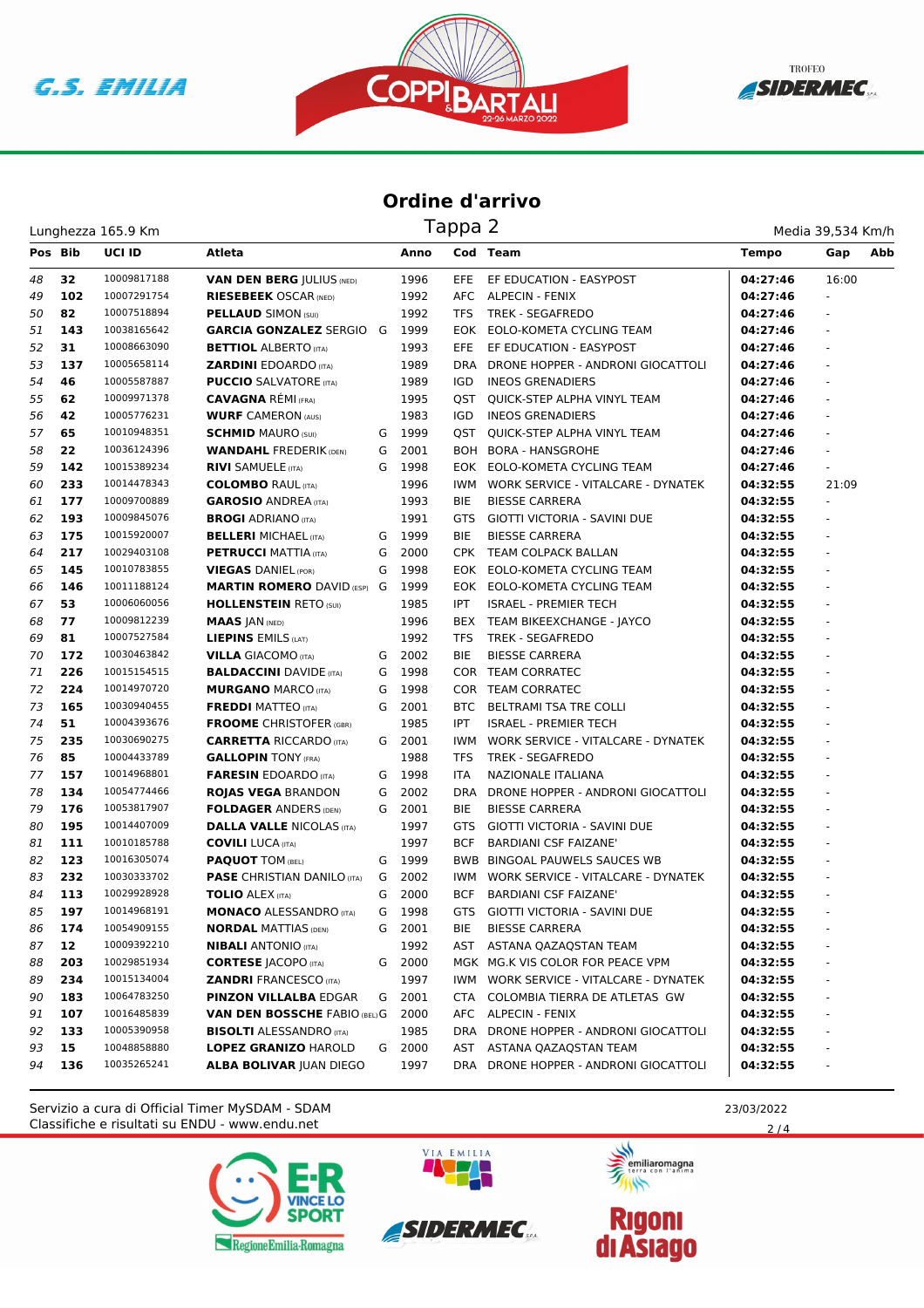





Lunghezza 165.9 Km

| Media 39,534 Km/h |  |
|-------------------|--|
|                   |  |

| Pos Bib |         | <b>UCI ID</b> | Atleta                             |   | Anno   |            | Cod Team                             | <b>Tempo</b> | Gap                      | Abb |
|---------|---------|---------------|------------------------------------|---|--------|------------|--------------------------------------|--------------|--------------------------|-----|
| 95      | 13      | 10036104895   | <b>NURLYKHASSYM</b>                | G | 2000   | AST        | ASTANA QAZAQSTAN TEAM                | 04:32:55     | $\omega$                 |     |
| 96      | 186     | 10035396694   | <b>PINEDA PINEDA RAFAEL</b>        | G | 1999   | <b>CTA</b> | COLOMBIA TIERRA DE ATLETAS GW        | 04:32:55     | $\omega$                 |     |
| 97      | 116     | 10074308347   | <b>NIERI</b> ALESSIO (ITA)         | G | 2001   | <b>BCF</b> | <b>BARDIANI CSF FAIZANE'</b>         | 04:32:55     | $\overline{\phantom{a}}$ |     |
| 98      | 237     | 10015135519   | <b>ZAMBELLI</b> SAMUELE (ITA)      | G | 1998   | IWM        | WORK SERVICE - VITALCARE - DYNATEK   | 04:32:55     | ÷                        |     |
| 99      | 231     | 10030344715   | <b>BORTOLUZZI</b> GIOVANNI (ITA)   | G | 2002   | IWM        | WORK SERVICE - VITALCARE - DYNATEK   | 04:32:55     |                          |     |
| 100     | 225     | 10033022319   | <b>AMELLA MATTEO</b> (ITA)         | G | 2001   |            | COR TEAM CORRATEC                    | 04:32:55     |                          |     |
| 101     | 171     | 10029787367   | <b>CIUCCARELLI RICCARDO (ITA)</b>  | G | 2000   | <b>BIE</b> | <b>BIESSE CARRERA</b>                | 04:32:55     |                          |     |
|         | 102 163 | 10029712595   | <b>AIMONETTO PIETRO (ITA)</b>      | G | 2001   | BTC        | BELTRAMI TSA TRE COLLI               | 04:32:55     | ÷.                       |     |
| 103     | 187     | 10068247968   | <b>RICO LEMUS CRISTIAN DAVID G</b> |   | 2001   | <b>CTA</b> | COLOMBIA TIERRA DE ATLETAS GW        | 04:32:55     | $\overline{\phantom{a}}$ |     |
| 104     | 21      | 10010171038   | <b>WALLS MATTHEW (GBR)</b>         | G | 1998   | BOH        | <b>BORA - HANSGROHE</b>              | 04:32:55     |                          |     |
|         | 105 213 | 10030129493   | <b>UMBRI</b> GIDAS (ITA)           | G | 2001   |            | CPK TEAM COLPACK BALLAN              | 04:32:55     |                          |     |
|         | 106 114 | 10015920714   | <b>EL GOUZI OMAR (ITA)</b>         | G | 1999   | <b>BCF</b> | <b>BARDIANI CSF FAIZANE'</b>         | 04:32:55     | ÷                        |     |
|         | 107 192 | 10053731112   | <b>DIMA EMIL (ROU)</b>             |   | 1997   | <b>GTS</b> | GIOTTI VICTORIA - SAVINI DUE         | 04:32:55     |                          |     |
| 108     | 125     | 10015678719   | <b>MEENS JOHAN (BEL)</b>           | G | 1999   |            | BWB BINGOAL PAUWELS SAUCES WB        | 04:32:55     | ÷.                       |     |
| 109     | 196     | 10056601605   | <b>MALNASI JOZSEF-ATTILA (ROU)</b> | G | 1998   | GTS        | GIOTTI VICTORIA - SAVINI DUE         | 04:32:55     | $\overline{\phantom{a}}$ |     |
| 110     | 35      | 10011237634   | <b>SHAW JAMES (GBR)</b>            |   | 1996   | EFE.       | EF EDUCATION - EASYPOST              | 04:32:55     | $\overline{\phantom{a}}$ |     |
| 111 74  |         | 10008695729   | <b>SMITH DION (NZL)</b>            |   | 1993   |            | BEX TEAM BIKEEXCHANGE - JAYCO        | 04:32:55     |                          |     |
|         | 112 161 | 10030311066   | <b>PIRAS ANDREA</b> (ITA)          | G | 2002   | BTC        | BELTRAMI TSA TRE COLLI               | 04:32:55     | ÷                        |     |
| 113     | 167     | 10030703817   | <b>VANNI MICHAEL (ITA)</b>         | G | 2003   | BTC        | <b>BELTRAMI TSA TRE COLLI</b>        | 04:32:55     |                          |     |
| 114     | 202     | 10019372601   | <b>DOUBLE PAUL (GBR)</b>           |   | 1996   |            | MGK MG.K VIS COLOR FOR PEACE VPM     | 04:32:55     |                          |     |
| 115     | 34      | 10004759650   | <b>HOWES ALEX (USA)</b>            |   | 1988   | EFE.       | EF EDUCATION - EASYPOST              | 04:32:55     | ÷                        |     |
|         | 116 103 | 10009136168   | <b>TAMINIAUX LIONEL (BEL)</b>      |   | 1996   |            | AFC ALPECIN - FENIX                  | 04:32:55     |                          |     |
| 117     | 207     | 10023491663   | <b>CAROLLO</b> FRANCESCO (ITA)     |   | G 2000 |            | MGK MG.K VIS COLOR FOR PEACE VPM     | 04:32:55     |                          |     |
|         | 118 154 | 10005397224   | <b>CANOLA MARCO (ITA)</b>          |   | 1988   | <b>ITA</b> | <b>NAZIONALE ITALIANA</b>            | 04:32:55     | ÷                        |     |
| 119     | 211     | 10029998545   | <b>MERIS SERGIO (ITA)</b>          | G | 2001   | <b>CPK</b> | TEAM COLPACK BALLAN                  | 04:32:55     |                          |     |
|         | 120 156 | 10029878408   | <b>PETRELLI</b> GABRIELE (ITA)     | G | 2000   | <b>ITA</b> | NAZIONALE ITALIANA                   | 04:32:55     |                          |     |
| 121 5   |         | 10022761032   | <b>VAN DIJKE MICK (NED)</b>        | G | 2000   | <b>TIV</b> | <b>JUMBO-VISMA</b>                   | 04:32:55     | $\overline{\phantom{a}}$ |     |
|         | 122 236 | 10014405490   | <b>LUCCA RICCARDO</b> (ITA)        |   | 1997   | IWM        | WORK SERVICE - VITALCARE - DYNATEK   | 04:32:55     | ÷                        |     |
| 123 63  |         | 10009966530   | <b>KNOX JAMES (GBR)</b>            |   | 1995   | QST        | QUICK-STEP ALPHA VINYL TEAM          | 04:32:55     |                          |     |
| 124 54  |         | 10007882242   | <b>NIV GUY (ISR)</b>               |   | 1994   | <b>IPT</b> | <b>ISRAEL - PREMIER TECH</b>         | 04:32:55     | ä,                       |     |
| 125     | 121     | 10011029890   | <b>WIRTGEN LUC (LUX)</b>           | G | 1998   |            | <b>BWB BINGOAL PAUWELS SAUCES WB</b> | 04:32:55     | ÷,                       |     |
| 126 43  |         | 10010087778   | <b>DE PLUS LAURENS (BEL)</b>       |   | 1995   | IGD        | <b>INEOS GRENADIERS</b>              | 04:32:55     |                          |     |
| 127     | 73      | 10004595558   | <b>MEYER CAMERON (AUS)</b>         |   | 1988   | BEX        | TEAM BIKEEXCHANGE - JAYCO            | 04:32:55     | $\overline{\phantom{a}}$ |     |
| 128 97  |         | 10015160171   | <b>SUTER JOEL (SUI)</b>            | G | 1998   | <b>UAD</b> | <b>UAE TEAM EMIRATES</b>             | 04:32:55     |                          |     |
|         | 129 164 | 10030427971   | <b>BIANCALANI ANDREA (ITA)</b>     | G | 2000   | BTC        | BELTRAMI TSA TRE COLLI               | 04:32:55     |                          |     |
| 130 61  |         | 10007523241   | <b>ČERNÝ JOSEF</b> (CZE)           |   | 1993   | QST        | QUICK-STEP ALPHA VINYL TEAM          | 04:32:55     | ÷                        |     |
| 131     | 201     | 10010128905   | <b>WRIGHT PAUL (NZL)</b>           | G | 1998   |            | MGK MG.K VIS COLOR FOR PEACE VPM     | 04:32:55     |                          |     |
|         | 132 173 | 10010713430   | <b>GIORDANI</b> CARLOALBERTO (ITA) |   | 1997   | BIE        | <b>BIESSE CARRERA</b>                | 04:32:55     |                          |     |
|         | 133 204 | 10014429843   | <b>SAVINI DANIEL (ITA)</b>         |   | 1997   |            | MGK MG.K VIS COLOR FOR PEACE VPM     | 04:40:34     | 28:48                    |     |
|         | 134 184 | 10084684519   | <b>VARGAS HERNANDEZ</b>            |   | G 2003 |            | CTA COLOMBIA TIERRA DE ATLETAS GW    | 04:40:34     |                          |     |
|         | 135 106 | 10008972884   | <b>MARECZKO JAKUB (ITA)</b>        |   | 1994   |            | AFC ALPECIN - FENIX                  | 04:40:34     |                          |     |
|         | 136 194 | 10009976331   | <b>FINATTI DAVIDE (ITA)</b>        |   | 1997   |            | GTS GIOTTI VICTORIA - SAVINI DUE     | 04:40:34     |                          |     |
|         | 137 222 | 10030100393   | <b>OLIVERO</b> SIMONE (ITA)        | G | 2001   |            | COR TEAM CORRATEC                    | 04:40:34     |                          |     |
|         | 138 191 | 10011151950   | <b>SZARKA GERGELY (HUN)</b>        | G | 1998   |            | GTS GIOTTI VICTORIA - SAVINI DUE     | 04:40:34     | $\overline{\phantom{a}}$ |     |
|         | 139 227 | 10015706506   | <b>STÖCKLI JAN (SUI)</b>           | G | 1999   |            | COR TEAM CORRATEC                    | 04:40:34     | $\overline{\phantom{a}}$ |     |
|         | 140 141 | 10006468870   | <b>CHRISTIAN MARK (GBR)</b>        |   | 1990   |            | EOK EOLO-KOMETA CYCLING TEAM         | 04:40:40     | 28:54                    |     |
|         | 141 166 | 10029177782   | <b>LOVERA MATTEO (ITA)</b>         |   | G 2003 |            | BTC BELTRAMI TSA TRE COLLI           | 04:40:40     | $\overline{\phantom{a}}$ |     |
|         |         |               |                                    |   |        |            |                                      |              |                          |     |

Classifiche e risultati su ENDU - www.endu.net Servizio a cura di Official Timer MySDAM - SDAM 23/03/2022







 $3/4$